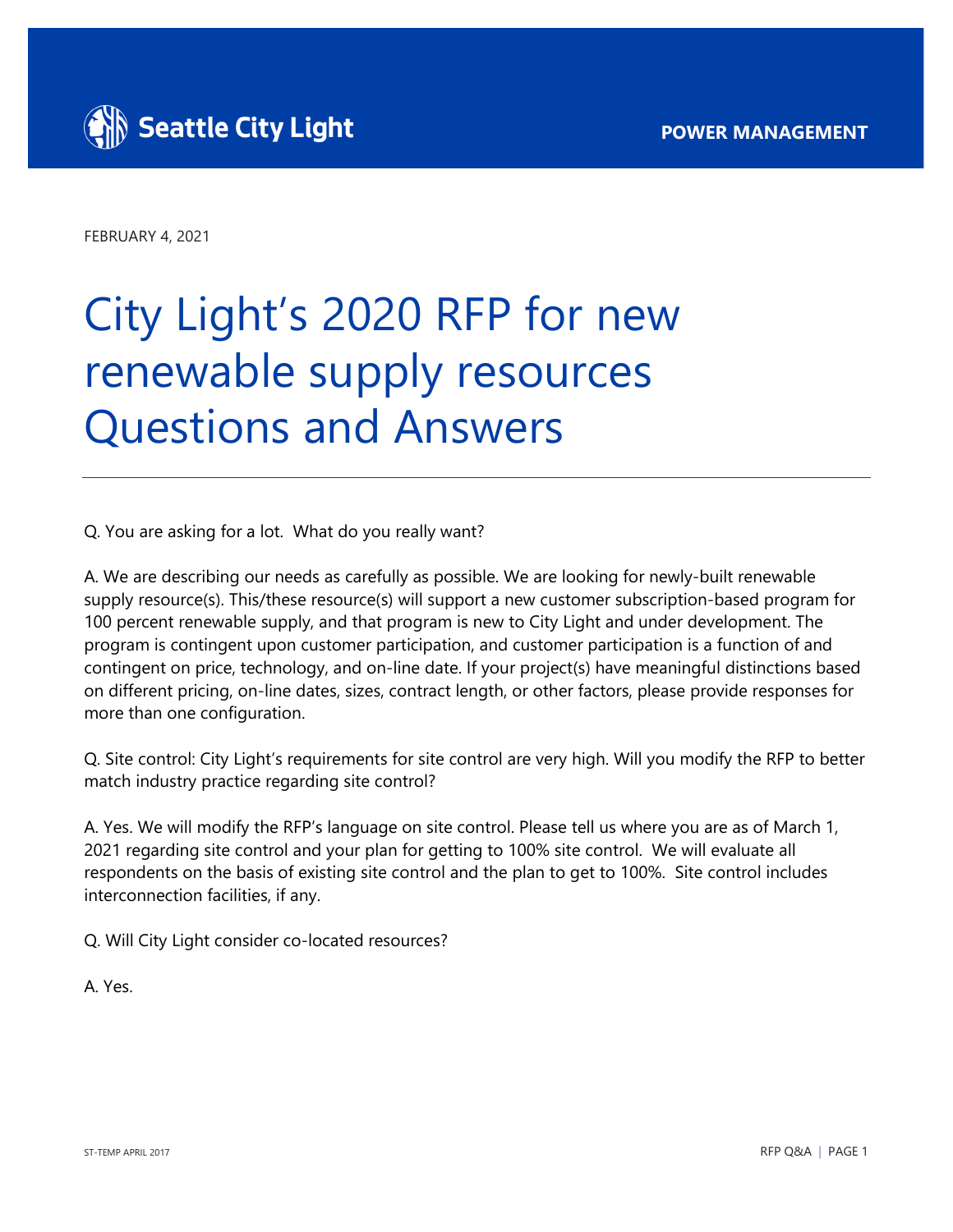Q. Transmission interconnection. Developers may not have an executed System Impact Study. Agreement at the time of responding to the RFP. What do we have to provide for you to consider our project(s)?

A. All bidders should tell us the status of their request for interconnection and a System Impact Study. If no request is pending as of 3/1/2021, then providing that information is responsive.

Q. Transmission service. What do you want regarding transmission service and BAASA?

A. Transmission service or a request is not a requirement for responding to the RFP. Tell us what transmission service request, if any, you have made on behalf of the project(s). Tell us the status of a BAASA request, if any, you have made on behalf of the project(s). If you are open to considering a pseudo-tie to our BAA, please let us know. City Light does not have a preference between dynamic or static resources.

Q. Transmission service and short-listed parties. What is your expectation regarding transmission service?

A. The RFP timeline states that contract execution could occur October 1, transmission concurrent. This means that we would need some agreement with the potentially successful bidders about how they will work with us to assure transmission service from the short-listed project(s) to our service territory. This work will occur during project development and potentially longer.

Q. Project operations and scheduling. Is City Light able to provide daily transmission scheduling or would City Light prefer that the project do so?

A. City Light does not have a preference. If you can provide the services, please provide pricing. If you are not, please say so.

Q. Co-located resources and scheduling: Would City Light prefer to be the scheduling coordinator or to receive a shaped product?

A. City Light does not have a preference. If you can provide the services, please provide pricing. If you are not or can not, please say so.

Q. Section 3.1.7 and ability to sell power. How does this apply?

A. Please show us the documentation that demonstrates that the project developer, directly or through a  $3<sup>rd</sup>$  party, is authorized to operate the project and fulfill the terms of a PPA.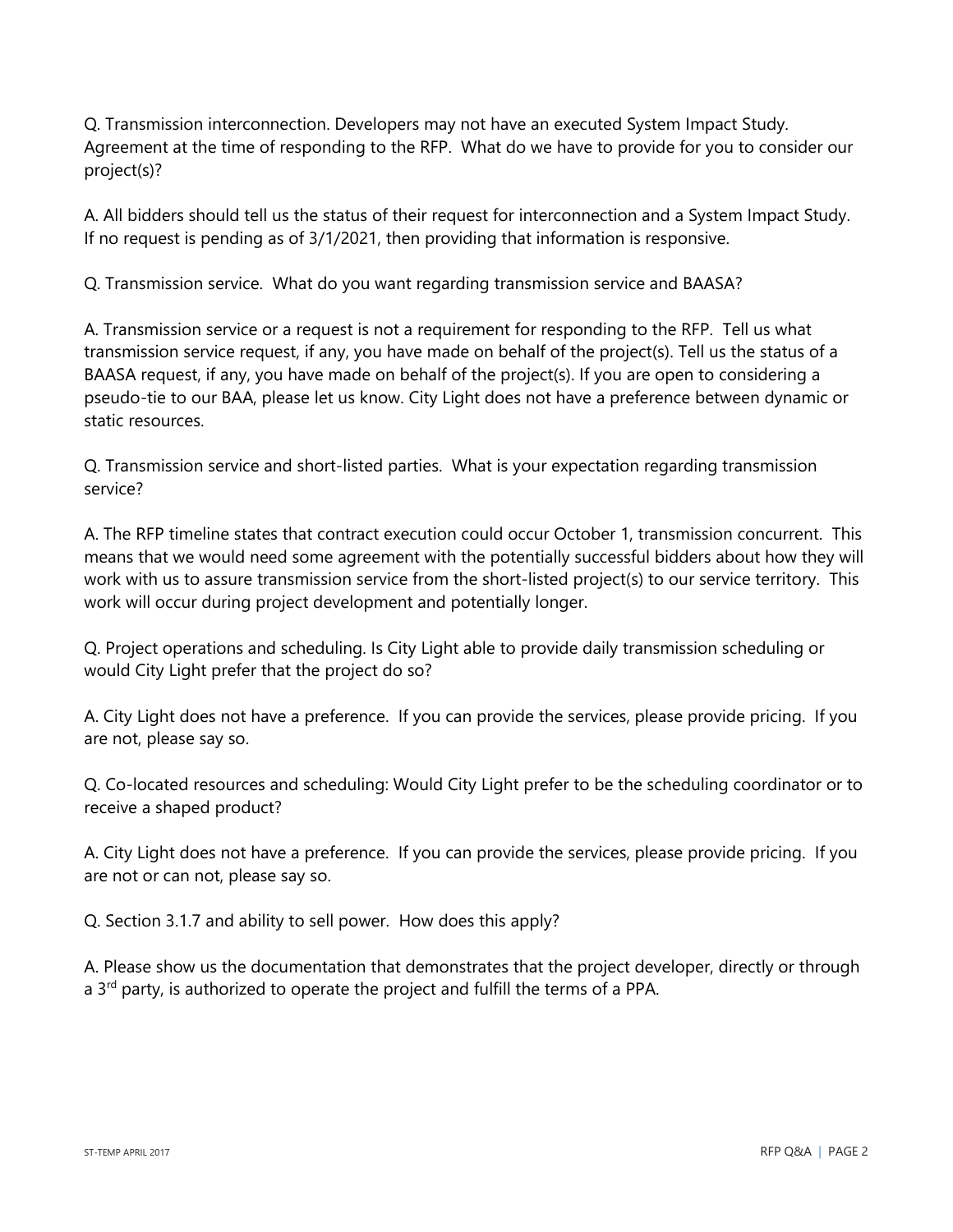Q. Regional location of resource. Will you consider resources in Montana?

A. Yes. City Light is looking for new renewable supply resources that can be delivered to our service territory. Transmission from Montana to our service territory has some specific attributes that we would consider if the project(s) merited such work.

Q. Storage. What configuration are you looking for?

A. We are still learning about how batteries or other on-site storage technologies work operationally and financially. Please provide whatever configuration(s) of storage you think best supports your response. Please show or describe how the technologies will work together and within the interconnection and transmission service, if any.

Q. Storage: will you consider storage projects on a stand-alone basis?

A. Yes. We are looking for new renewable supply resources, and we will consider how stand-alone storage projects may work with our portfolio and new resources.

Q. Joint ventures and credit. If a bidder is part of a joint venture, how will it show it can meet the RFP credit requirements?

A. Please provide whatever documentation as exists between or among the parties that the bidding party has the financial resources to develop and operate the project(s) and meet all financial obligations over the term of the proposed agreement.

Q. Credit: Can you provide an estimate of the amount of bidder collateral required, preferably in terms of \$/MW of nameplate capacity.

A. We need to see documentation that the bidder has the financial resources to develop and operate the project(s) during the term of the proposed agreement. We cannot express that in \$/MW.

Q. Confidentiality: Is it acceptable if equipment quotes are redacted to protect confidential pricing?

A. Yes. This may limit our ability to review the support for the response(s), but we understand the request.

Q. Confidentiality: Have you made any changes to the NDA?

A. Yes. We will add this sentence to part 3: Neither Party nor its Representatives shall be liable to the other Party or its Representatives for any special, indirect, non-compensatory, consequential, incidental, punitive, or exemplary damages of any type, including lost or prospective profits, loss of business opportunity, or business interruptions, whether arising in contract or tort (including negligence, whether